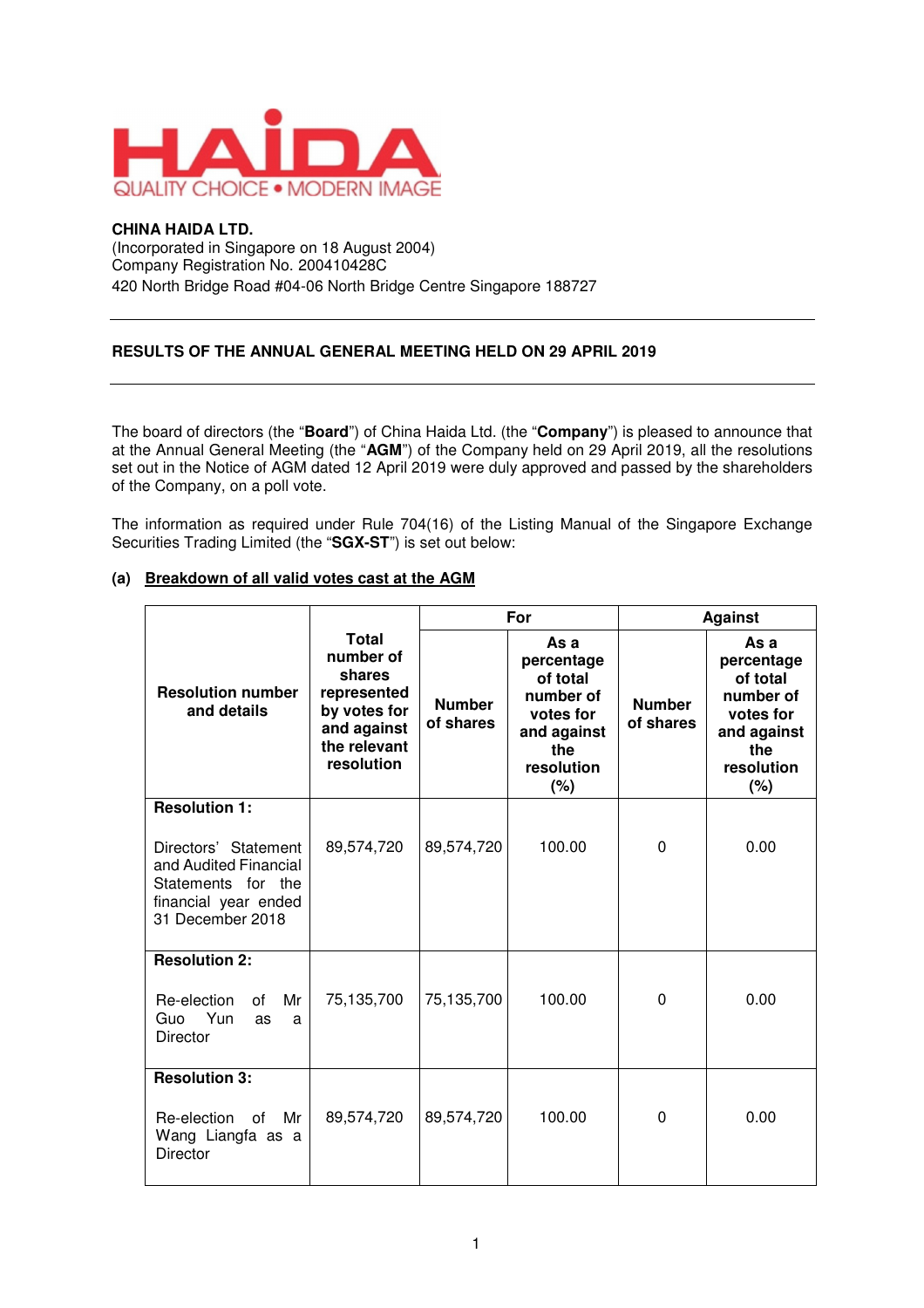|                                                                                                                           |                                                                                                                 | For                        |                                                                                                     | <b>Against</b>             |                                                                                                     |
|---------------------------------------------------------------------------------------------------------------------------|-----------------------------------------------------------------------------------------------------------------|----------------------------|-----------------------------------------------------------------------------------------------------|----------------------------|-----------------------------------------------------------------------------------------------------|
| <b>Resolution number</b><br>and details                                                                                   | <b>Total</b><br>number of<br>shares<br>represented<br>by votes for<br>and against<br>the relevant<br>resolution | <b>Number</b><br>of shares | As a<br>percentage<br>of total<br>number of<br>votes for<br>and against<br>the<br>resolution<br>(%) | <b>Number</b><br>of shares | As a<br>percentage<br>of total<br>number of<br>votes for<br>and against<br>the<br>resolution<br>(%) |
| <b>Resolution 4:</b>                                                                                                      |                                                                                                                 |                            |                                                                                                     |                            |                                                                                                     |
| Approval of Directors'<br>fees amounting<br>to<br>S\$95,000                                                               | 89,574,720                                                                                                      | 89,574,720                 | 100.00                                                                                              | $\overline{0}$             | 0.00                                                                                                |
| <b>Resolution 5:</b>                                                                                                      |                                                                                                                 |                            |                                                                                                     |                            |                                                                                                     |
| Re-appointment<br>οf<br><b>Messrs</b><br>Crowe<br>Horwath First Trust<br>as the Auditors of the<br>Company                | 89,574,720                                                                                                      | 89,574,720                 | 100.00                                                                                              | $\mathbf 0$                | 0.00                                                                                                |
| <b>Resolution 6:</b>                                                                                                      |                                                                                                                 |                            |                                                                                                     |                            |                                                                                                     |
| Authority<br>to<br>issue<br>shares                                                                                        | 89,574,720                                                                                                      | 89,574,720                 | 100.00                                                                                              | $\mathbf 0$                | 0.00                                                                                                |
| <b>Resolution 7:</b>                                                                                                      |                                                                                                                 |                            |                                                                                                     |                            |                                                                                                     |
| <b>The</b><br>Proposed<br>Renewal<br>of<br>the<br>Shareholders'<br>Mandate<br>for<br>Interested<br>Person<br>Transactions | 710,000                                                                                                         | 710,000                    | 100.00                                                                                              | $\mathbf 0$                | 0.00                                                                                                |

## **(b) Details of parties who are required to abstain from voting on any resolution(s), including the number of shares held and the individual resolution(s) on which they are required to abstain from voting**

China Delta Limited, the controlling shareholder of the Company, holding 74,425,700 ordinary shares in the Company, has abstained from voting on Resolution 7 in respect of the Proposed Renewal of the Shareholders' Mandate for Interested Person Transactions ("**Resolution 7**").

Mr Xu Youcai and Ms Zhao Guiying, who together hold 90% of the shares in China Delta Limited, has each undertaken to abstain from voting on Resolution 7.

## **(c) Name and firm and/or person appointed as scrutineer**

DrewCorp Services Pte Ltd was appointed by the Company as the scrutineer for the conduct of the poll at the AGM.